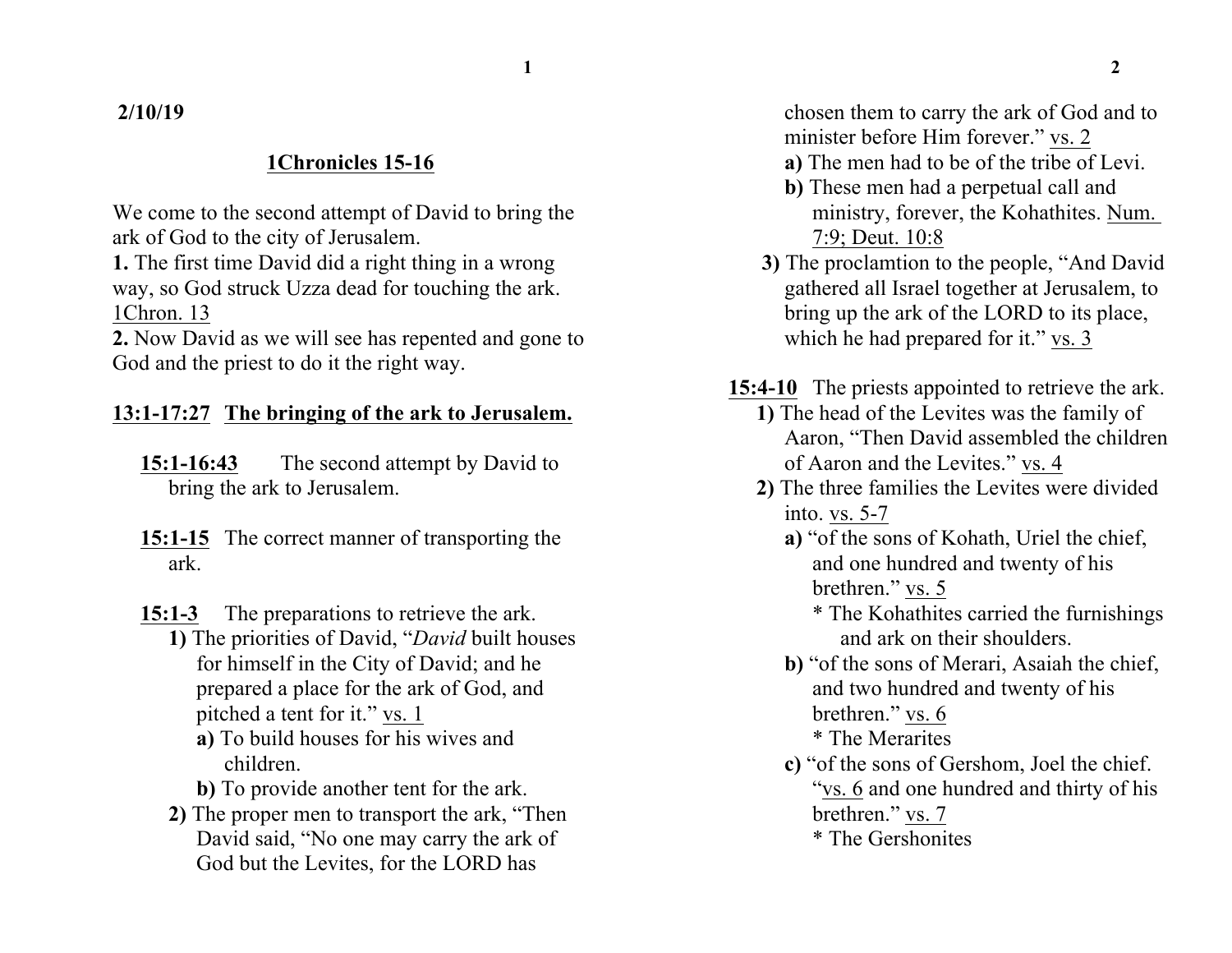- **3)** The remaining three name are sons of Kohath, those to carry the ark.
	- **a)** "of the sons of Elizaphan, Shemaiah the chief, and two hundred of his brethren." vs. 8
	- **b)** "of the sons of Hebron, Eliel the chief, and eighty of his brethren." vs. 9
	- **c)** "of the sons of Uzziel, Amminadab the chief, and one hundred and twelve of his brethren." vs. 10 **\*** A total of 862 men.

**15:11-15** The calling of the High Priests and heads of Levites responsible to choose the priests.

- **1)** The names of the men, "And David called for Zadok and Abiathar the priests, and for the Levites: for Uriel, Asaiah, Joel, Shemaiah, Eliel, and Amminadab." vs. 11
	- **a)** The High Priest were the mediators, between God and sinful man.
	- **b)** The Levites helped in all the duties necessary for the camp, furnishings, the tabernacle and sacrifices, etc.
- **2)** The command to set themselves apart to transport the ark. vs. 12
	- **a**) Their responsibility is declared, "He said to them, "You *are* the heads of the fathers' *houses* of the Levites." vs. 12a-b
	- **b)** Their accountabilty also declared, "sanctify yourselves, you and your brethren." vs. 12c-d
- **c)** Their duty specified, "that you may bring up the ark of the LORD God of Israel to *the place* I have prepared for it." vs. 12e
- **3)** The culpability for the first time failure to bring the ark in the right manner. vs. 13
	- **a)** The primary fault was on the priests, "For because you *did* not *do it* the first *time*." vs. 13a
	- **b)** The punitive judgment was recalled, "the LORD our God broke out against us.' vs. 13b
	- **c)** The personal fault of David was also expressed, "because we did not consult Him about the proper order." vs. 13c
- **4)** The reliability of the priests and Levites is stated, "So the priests and the Levites sanctified themselves to bring up the ark of the LORD God of Israel." vs. 14
	- **a)** The priest and Levites were unified in their devotion, "they sanctifed themselves".

**1))** God was holy.

- **2))** They must also by holy.
- **b**) The one mind and heart of the priests and Levites was to, "bring up the ark of the LORD God of Israel".
	- **1))** The ark spoke of God's throne in heaven.
	- **2))** The ark was the place where the High Priest would make atonement for the nation, once a year on Yon Kippur.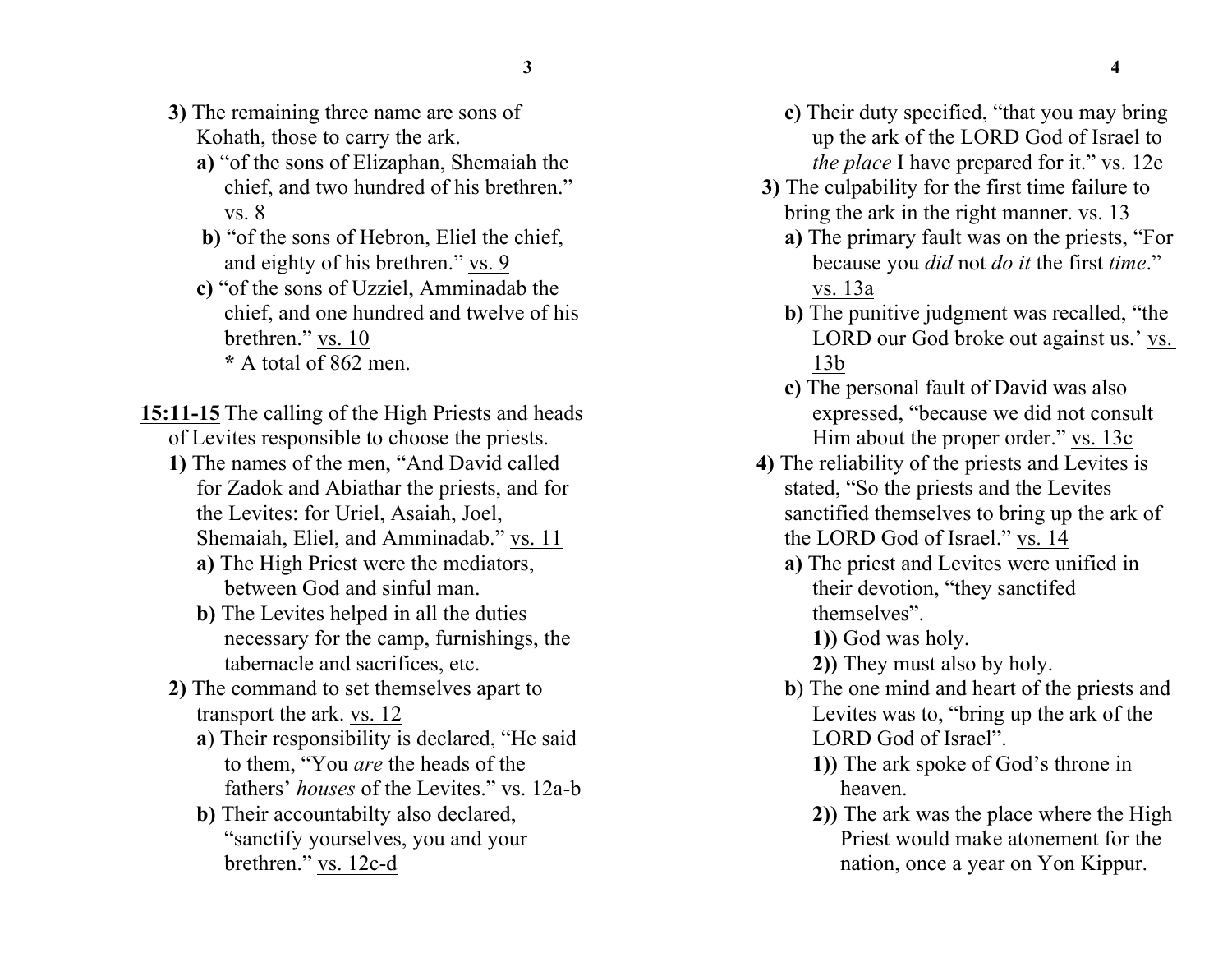- **5)** The acceptability of the Levites by God was revealed. vs. 15
	- **a)** They transported the ark as prescribed in the law, "And the children of the Levites bore the ark of God on their shoulders,
		- by its poles." vs. 15a-b
		- **1))** There were four rings on the ark, two on each side at the ends. Ex. 25:13-15
		- **2))** Two poles overlaid with gold would be inserted in the rings and carried by the Kohathites. Num. 4:1-15; 7:9
	- **b)** They did so in conformity to the Law, "as Moses had commanded according to the word of the LORD." vs. 15c
		- **1))** This was not an option or suggestion.
		- **2))** This was God's way, the only way!
- **15:16-24** The appointment of the singers from the Livites to minster before the ark.
	- **1)** The words of David to the Levites. vs. 16
		- **a)** To the leading men, "Then David spoke to the leaders of the Levites to appoint their brethren." vs. 16a
			- **1))** These men were responsible to choose the best qualified men for the duties of the ark once it arrived at Jerusalem and later Gibeon.
			- **2))** These men were responsible to know the gifts and calling of the men, being familiar with those them, "brethren".
- **b)** To worship their God, "*to be* the singers accompanied by instruments of music, stringed instruments, harps, and cymbals, by raising the voice with resounding joy." vs. 16
	- **1))** These singers with musical instruments to worship God is mentioned for the first time with the ark and the priests.
	- **2))** The attitude and manner is described with a loud voice "with resounding" joy", referring to exuberant gladness and pleasure, due to their privilege and honor to worship God.
- **2)** The obedienc of the Levites to the words of David. vs. 17
	- **a)** The leaders chose one to be the head leader, "So the Levites appointed Heman the son of Joel." vs. 17a
		- **1))** There must always be a leader or things become confusing and chaotic.
		- **2))** True leaders are servants, not those that want people to serve them.
	- **b)** The leader then chose others under him, "and of his brethren, Asaph the son of Berechiah; and of their brethren, the sons of Merari, Ethan the son of Kushaiah." vs. 17

**1))** These men were not inferior.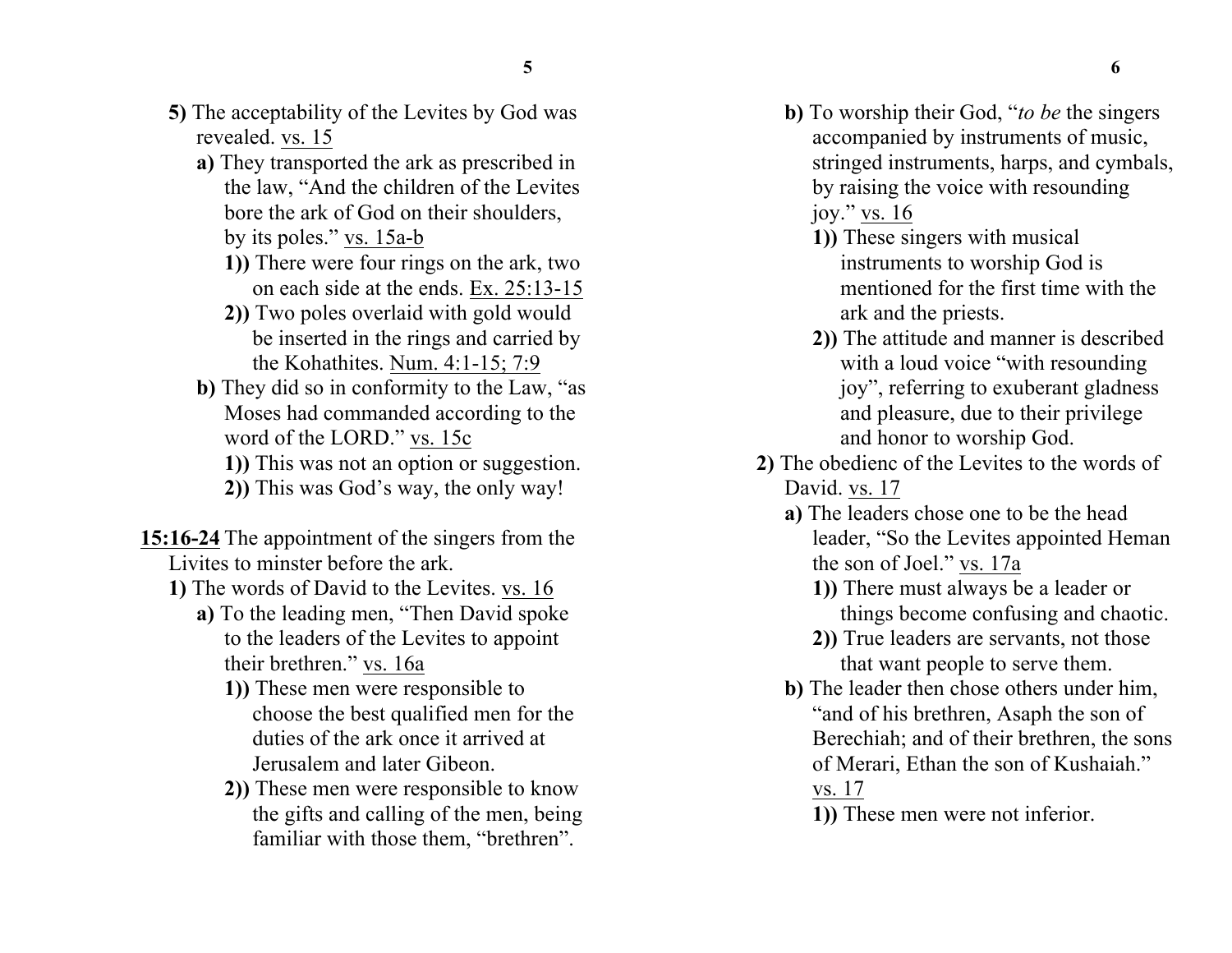- **2))** These men were qualified in their ability to bring about the best result under a capable leaders.
- **3)** The assigned persons for the various service of the ark at the tent. vs. 18-24
	- **a)** The gatekeepers, "and with them their brethren of the second *rank*: Zechariah, Ben, Jaaziel, Shemiramoth, Jehiel, Unni, Eliab, Benaiah, Maaseiah, Mattithiah, Elipheleh, Mikneiah, Obed-Edom, and Jeiel, the gatekeepers" vs. 18
		- **1))** These men were the guards at the door to maintain order and security.
		- **2))** Once again the reference to "second" is to their order, not inferiority.
	- **b)** The singers, "the singers, Heman, Asaph, and Ethan, *were* to sound the cymbals of bronze." vs. 19
		- **1))** These were the men that sang to God.
		- **2))** These men also banged the cymbals together at the righ time.
	- **c)** Those with string insturments,
		- "Zechariah, Aziel, Shemiramoth, Jehiel, Unni, Eliab, Maaseiah, and Benaiah, with strings according to Alamoth." vs. 20
		- **1))** There is a certain excellence and beauty in the sound of sting instruments.
		- **2))** The term Almoth is a teachnical musical term for a soprano, as a young girl voice**.**
- **d)** Those with harps, "Mattithiah, Elipheleh, Mikneiah, Obed-Edom, Jeiel, and Azaziah, to direct with harps on the Sheminith." vs. 21
	- **1))** The harp "kinnowr" a small harp, a lyre, David played it before Saul. 1Sam. 16:23
	- **2))** The musical scale was to be on the Shemihith "sh $@$ miyniyth" the octave.
- **e)** The head of the music, "Chenaniah, leader of the Levites, was instructor *in charge of* the music, because he *was* skillful." vs. 22
	- **1))** The name Chennaniah "K@nanyah", means Yahweh establishes.
	- **2))** The proficiency of the instructor is qualified as skillful "biyn", means to understand, discern and have insight.
- **f)** The doorkeepers of the ark, "Berechiah and Elkanah *were* doorkeepers for the ark." vs. 23
	- **1))** Berechiah "Berekyah"means God blesses.
	- **2))** Lekanah " 'Elqanah" means God has possessed or created.
- **g)** The trumpets, "Shebaniah, Joshaphat, Nethanel, Amasai, Zechariah, Benaiah, and Eliezer, the priests, were to blow the trumpets before the ark of God." vs. 24ai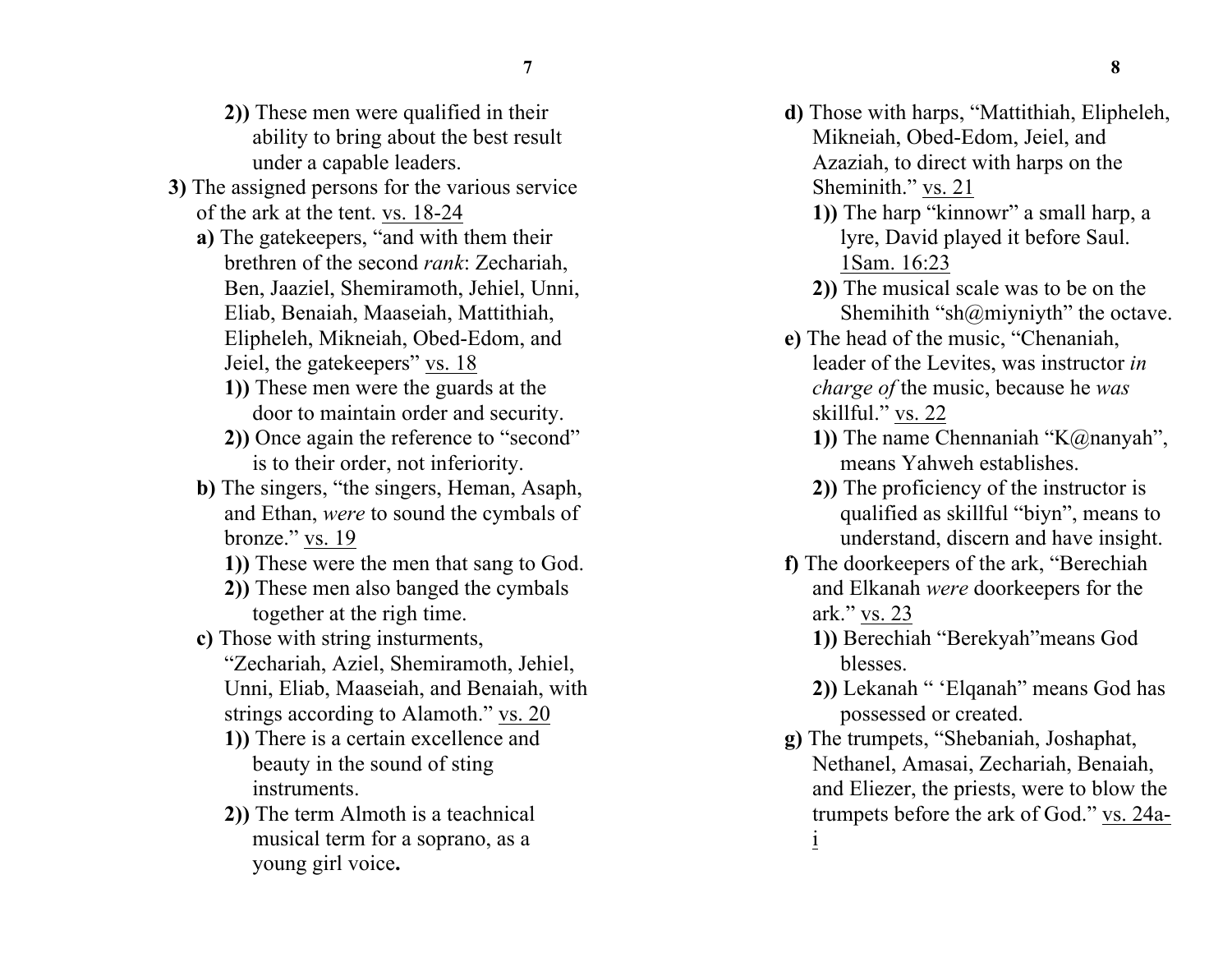- **1))** These priests were to blow the trumpets before the ark of God.
- **2))** The word trumpets "chatsots@rah", means clarion, a shrill, narrow-tubed war trumpet.
- **h)** The additional doorkeepers of the ark, "and Obed-Edom and Jehiah, doorkeepers for the ark." vs. 24j-k
	- **1))** Obed-Edom means "servant fo Edom".
	- **2))** Jehiah "Y@chiyah", means Yahweh lives.
- **15:25-28** The worship offered to God when the ark was taken to Jerusalem.
	- **1)** The repentant and sanctified procession were ready for the long awaited journey. vs. 25
		- **a)** The people were many, "So David, the elders of Israel, and the captains over thousands." vs. 25a-b
			- \* Just three months before they had done it the wrong way and Uzza died!
		- **b)** The objective is stated, "went to bring up the ark of the covenant of the LORD from the house of Obed-Edom." vs. 25b
			- **1))** The city of Kirhath Jearim where the house of Obed-Edom lived was in Judah, on the west part of the boundary of Judah and Benjamin.
			- **2))** About 9-10 Roman miles from Jerusalem, due east and a bit south.
- **3))** A person can walk ten miles at a natural pace in 2 1/2 hours, up and back would be 5 hours, plus any time required for the large procession.
- **c)** Their atitude is declared, "with joy." vs. 25b
	- **\*** They understood clearly their actions were according to the word of God!
- **2)** The loving mercy of God. vs. 26
	- **a)** God was with the priests, "And so it was, when God helped the Levites who bore the ark of the covenant of the LORD." vs. 26a-b
	- **b**) God excepted the sacrifices, "that they offered seven bulls and seven rams." vs. 26c
		- **\*** Samuel says, "And so it was, when those bearing the ark of the LORD had gone six paces, that he (David) sacrificed oxen and fatted sheep." 2Sam. 6:13
- **3)** The reconciled and celebrating procession. vs. 27-28
	- **a)** The festivity amoung the people. vs. 27
		- **1))** The festive dress, "David was clothed with a robe of fine linen, as were all the Levites who bore the ark." vs. 27a-b

**a))** The robe was a long garment worn over a tunic by men of rank and costly from Egypt, symbolic of holiness.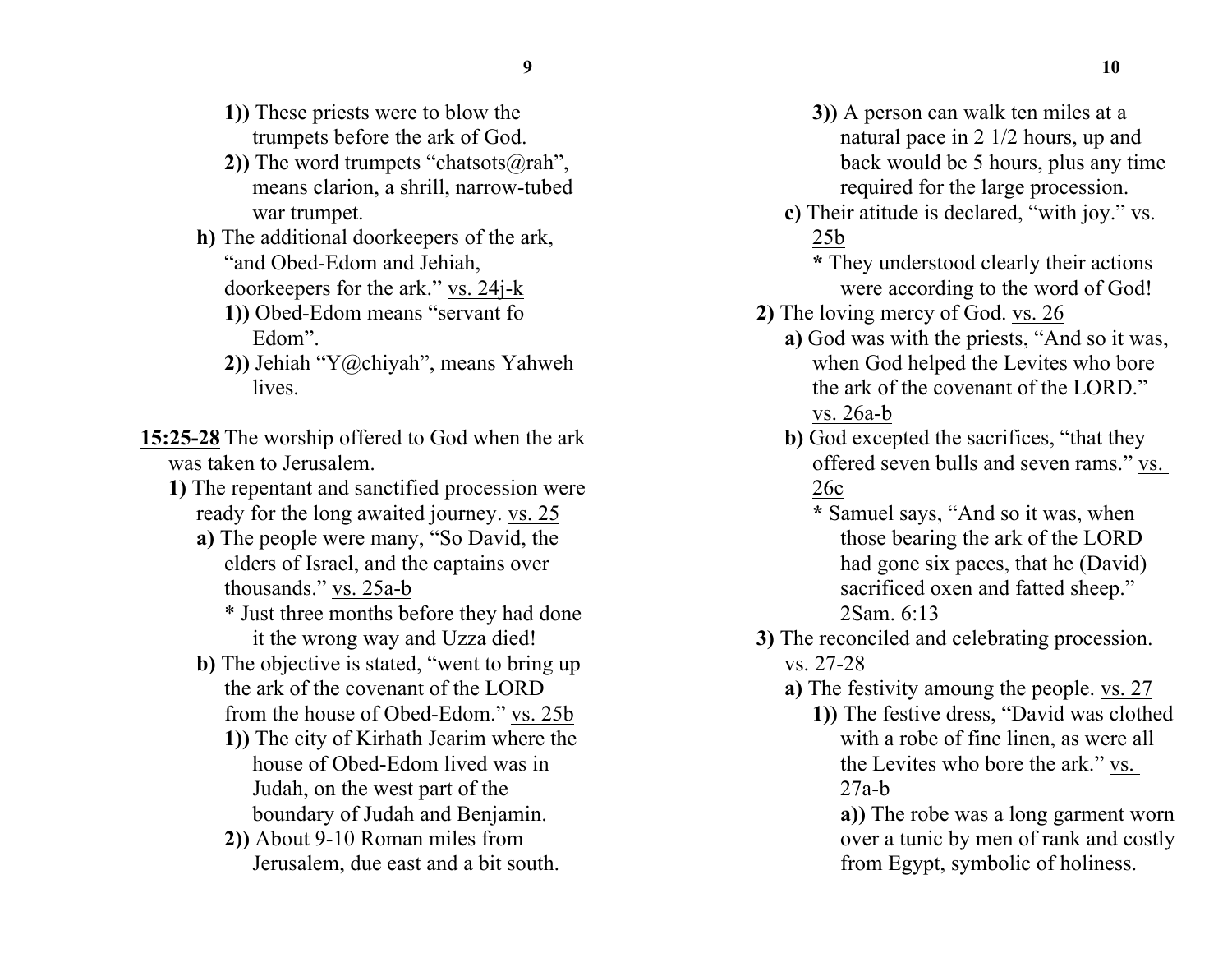**b))** David was wearing it and the Levites that were carrying the ark on their shoulders by the poles.

**2))** The festive worship, "the singers, and Chenaniah the music master *with* the singers." vs. 27c

\* These also had a robe of white line.

- **3))** The festive King, "David also wore a linen ephod." vs. 27d **\*** The ephod "ephowd" was the priestly garment shoulder-cape or mantle worn by the ordinary priests.
- **b)** The rejoicing of all the people. vs. 28
	- **1))** The ark reached Jerusalem, "Thus all Israel brought up the ark of the covenant of the LORD." vs. 28a **a))** Probably close to the evening.
		- **b))** There would be great anticipation.
	- **2))** The elation of the moment, "with shouting and with the sound of the horn, with trumpets and with cymbals, making music with stringed instruments and harps." vs. 28a-c **a))** The long journey had not exhausted their enthusiasm. **b))** They were worshipping God with all their might.

**15:29** The displeasure of the wife of David.

- **1)** The time, "And it happened, *as* the ark of the covenant of the LORD came to the City of David." vs. 29a
	- **\*** At the time everyone was celebrating she quenched the joy of the celebration!
- **2)** The tainted eye and evil heart of the wife of David, "that Michal, Saul's daughter, looked through a window and saw King David whirling and playing music; and she despised him in her heart." vs. 29b-e
	- **a)** David loved God, his treasure was God, therefore wanted to bring the ark of God into the city of David.
		- **\*** In spite of his faults. David is said to be a man after God's own heart.
	- **c)** The word despised "bazah" means to hold in contempt or disdain, vile.
		- \* Samuel confirms this fact. 2Sam. 6:16
	- **d)** The problem was her heart "leb", her inner person, the seat of passions, mind and will, who she really was as a person.
		- **1))** Samuel gives more details after the festivities, Michael said, "How glorious was the king of Israel today, uncovering himself today in the eyes of the maids of his servants, as one of the base fellows shamelessly uncovers himself!" 2Sam. 6:20
		- **2))** David was not pleased with Michal, there marriage was not the best, "So David said to Michal, "*It was* before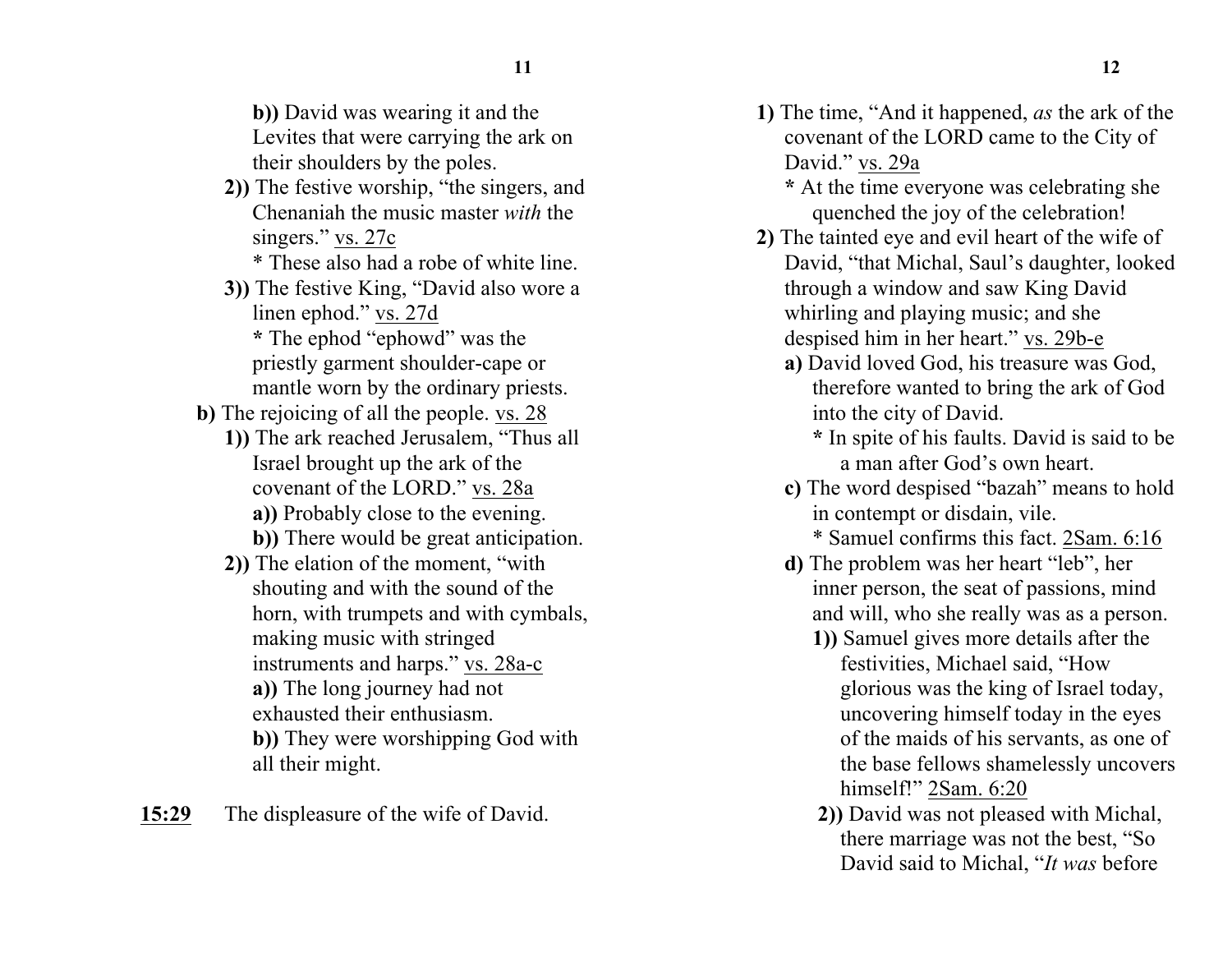the LORD, who chose me instead of your father and all his house, to appoint me ruler over the people of the LORD, over Israel. Therefore I will play *music* before the LORD." 2Sam. 6:21

- **\*** Michal never had children by David and we know in the Old Testament, to be childless was to be thought as having disfavor with God.
- **3))** A wife or husband can make you or break you , make sure you marry in the Lord.
- **4))** Husbands and wives have a great responsibility to God and each other, as their home is the qualification of the work of ministry. 1Tim. 3; Tit. 1
- **16:1-6** The worship of God by all the people when the ark rested in Jerusalem.
	- **1)** The celebration at the arrival of the ark to Jerusalem, "So they brought the ark of God and set it in the midst of the tabernacle that David had erected for it, then they offered burnt offerings and peace offerings before God." vs. 1
		- **a)** The burnt offering represented one's dedication and consecration to the LORD, completely consumed on the altar.
- **b)** The peace offering indicated you were right with God, you partook part of that offering and you just fellowshipped with God, not because you had sin, not because you wanted anything, but you just were fellowshipping with God.
- **2)** The graciousness of David to the people, "And when David had finished offering the burnt offering and the peace offering, he blessed the people in the name of the LORD. Then he distributed to every man and everyone of Israel, both man and woman, to everyone a loaf of bread, a piece of meat and a cake of raisin." vs. 2-3
	- **a)** David's generosity is also recorded in Samuel at Jerusalem. 2Sam. 6:18-19
	- **b)** And so, this was more than a religious celebration, it was a religious and political union. The house was one and David is a parallel to Christ in the kingdom Age. And so he rejoices, he gives to everyone something to eat.
- **4)** The verbal expression of David's gratitude to God, "And he appointed some of the Levites to minister before the ark of the LORD, to commemorate, to thank, and to praise the LORD God of Israel:" vs. 4
	- **a)** It's interesting that the Chronicles continually enumerates and gives to us the record about the Levites, about those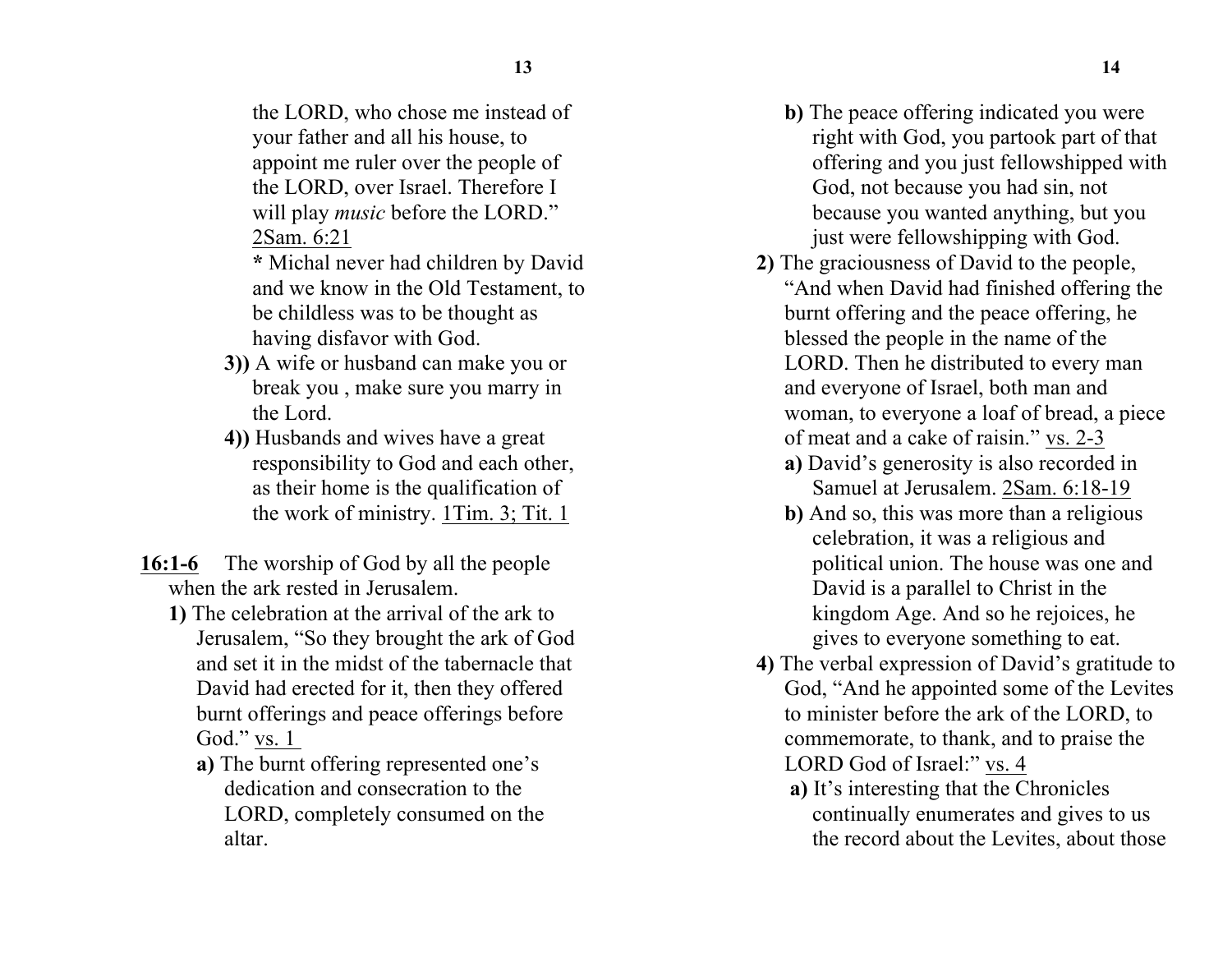who tended to the ark of the covenant, those who tended to the temple worship.

- **b)** And God seems to put an emphasis on God's people awareness of His presence and delight to always being diligent to be serving in His house.
- **c)** In the days when the kingdom was split there was a lot of corruption within and Nehemiah would have to combate it also.
- **d)** Paul the Apostle wrote to Timothy, the pastoral epistles that he might know how to conduct himself and run the house of God. And God would have us to seek Him, to look to the word, and to live the way He would want us, so that we honor God and to make sure that we're not requiring of people something that we ourselves are not even willing to live.
- **e)** The Scriptures say, "Like pastor, like sheep, like priest, like prophet." And so, the corruption does not begin in the body, the corruption begins at the head. And then it permeates down to the body. And then the whole thing is corrupt.
- **f)** And so, we have to pray that God would keep those in the position of leadership, those in position of pastors with their heart open to the Lord, and that they live a life that is glorifying to God.
- **5)** The Levites are named, "Asaph the chief, and next to him Zechariah, *then* Jeiel,

Shemiramoth, Jehiel, Mattithiah, Eliab, Benaiah, and Obed-Edom: Jeiel with stringed instruments and harps, but Asaph made music with cymbals; Benaiah and Jahaziel the priests regularly *blew* the trumpets before the ark of the covenant of God." vs. 5-6

- **16:7-36** The Psalm delivered by David during the worship in Jerusalem.
	- **1)** The prescrciption of the Psalm, "On that day David first delivered *this psalm* into the hand of Asaph and his brethren, to thank the LORD:" vs. 7
		- **a)** The phrse "On that day" indicates the day the ark arrived at Jerusalem.
		- **b)** David gave to Asaph this Psalm, being the head person in the worship on route to Jerusalem and now at the arrival. **\*** Many of the Psalms are ascribed to Asaph.
		- **c)** The Psalm is one of thanking God and correlates to other Psalms that can be found other Psams. Ps. 105:1-15; 96:1-

13, 34-36; 106:1, 47-48

\* Ps. 106 is called the enthronement Psalms.

**2)** The exhortation to the people of God to be aware of what God can do and be to them. vs. 8-16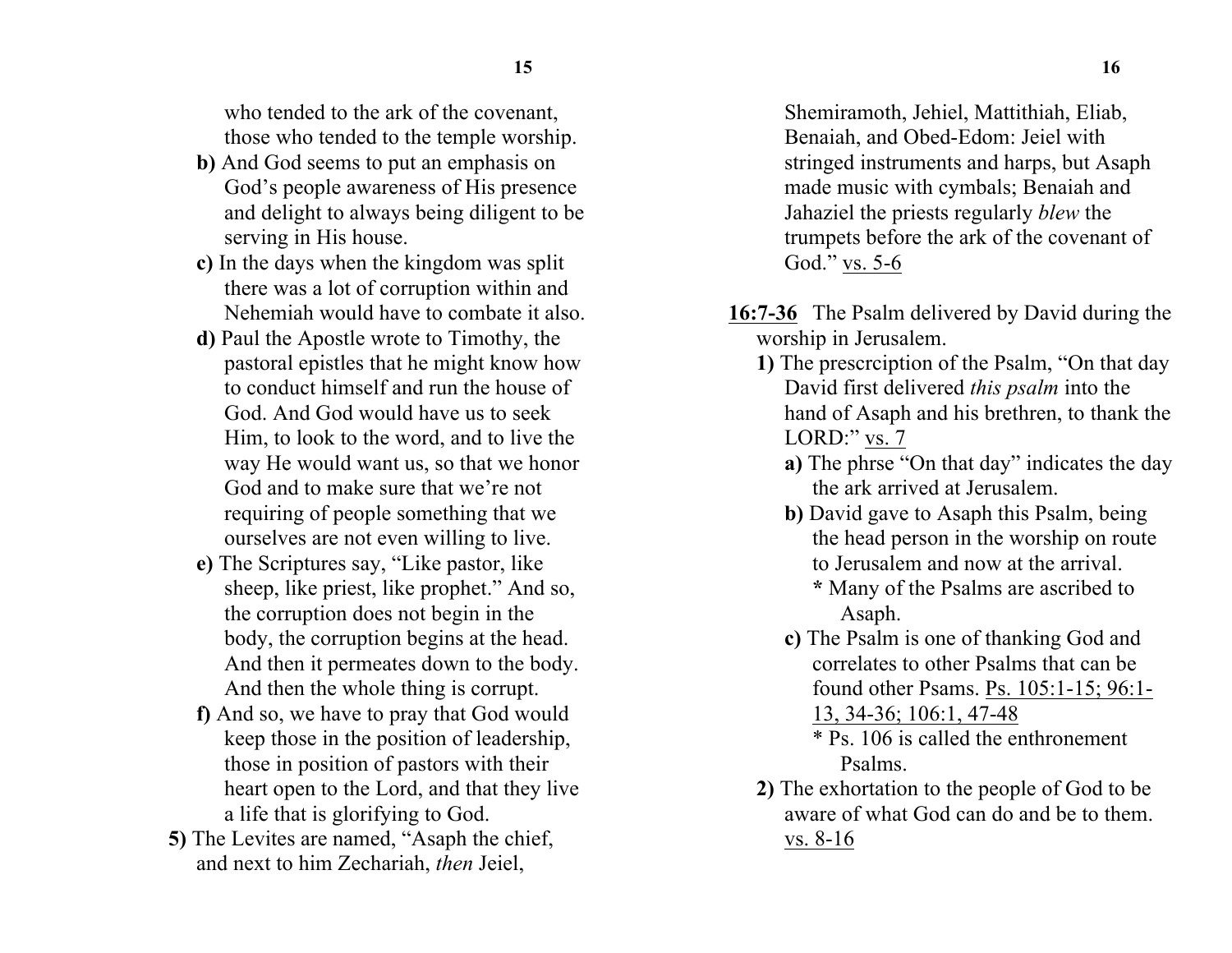- **a)** The general command, "Oh, give thanks to the LORD! Call upon His name; Make known His deeds among the peoples!" vs. 8
- **b)** The praise of God, "Sing to Him, sing psalms to Him; Talk of all His wondrous works!" vs. 9
- **c)** The delight and pursuit of God, "Glory in His holy name; Let the hearts of those rejoice who seek the LORD!" vs. 10
- **d)** The dependency of God, "Seek the LORD and His strength; Seek His face evermore!" vs. 11
- **e)** The admonitment to recall, "Remember His marvelous works which He has done, His wonders, and the judgments of His mouth." vs. 12
- **f)** The identity of the nation, "O seed of Israel His servant, You children of Jacob, His chosen ones!" vs. 13
- **g)** The soveriegnty of God, "He *is* the LORD our God; His judgments *are* in all the earth." vs. 14
- **h)** The privilege of Israel, "Remember His covenant forever, The word which He commanded, for a thousand generations. *The covenant which* He made with Abraham, And His oath to Isaac." vs. 15- 16
- **3)** The declaration what God had already done. vs. 17-22
- **a)** Their eternal inheritance, "And confirmed it to Jacob for a statute, To Israel *for* an everlasting covenant, Saying, "To you I will give the land of Canaan As the allotment of your inheritance." vs. 17-18
- **b)** The time of their inheritance, "When you were few in number, Indeed very few, and strangers in it." vs. 19
- **c)** Their protection by God, "When they went from one nation to another, And from *one* kingdom to another people, He permitted no man to do them wrong; Yes, He rebuked kings for their sakes, *Saying*, "Do not touch My anointed ones, And do My prophets no harm." vs. 20-22
- **4)** The exultation and worship of the God of Israel. vs. 23-36
	- **a)** For God's salvation, "Sing to the LORD, all the earth; Proclaim the good news of His salvation from day to day." vs. 23
	- **b)** For God's magnificence, "Declare His glory among the nations, His wonders among all peoples." vs. 24
	- **c)** For God's unique person, "For the LORD *is* great and greatly to be praised; He *is* also to be feared above all gods." vs. 25
		- **1))** These gods are ensensate blind, deaf and dumb. Ps. 115:4-8
		- **2))** They worship demons. 1Cor. 10:20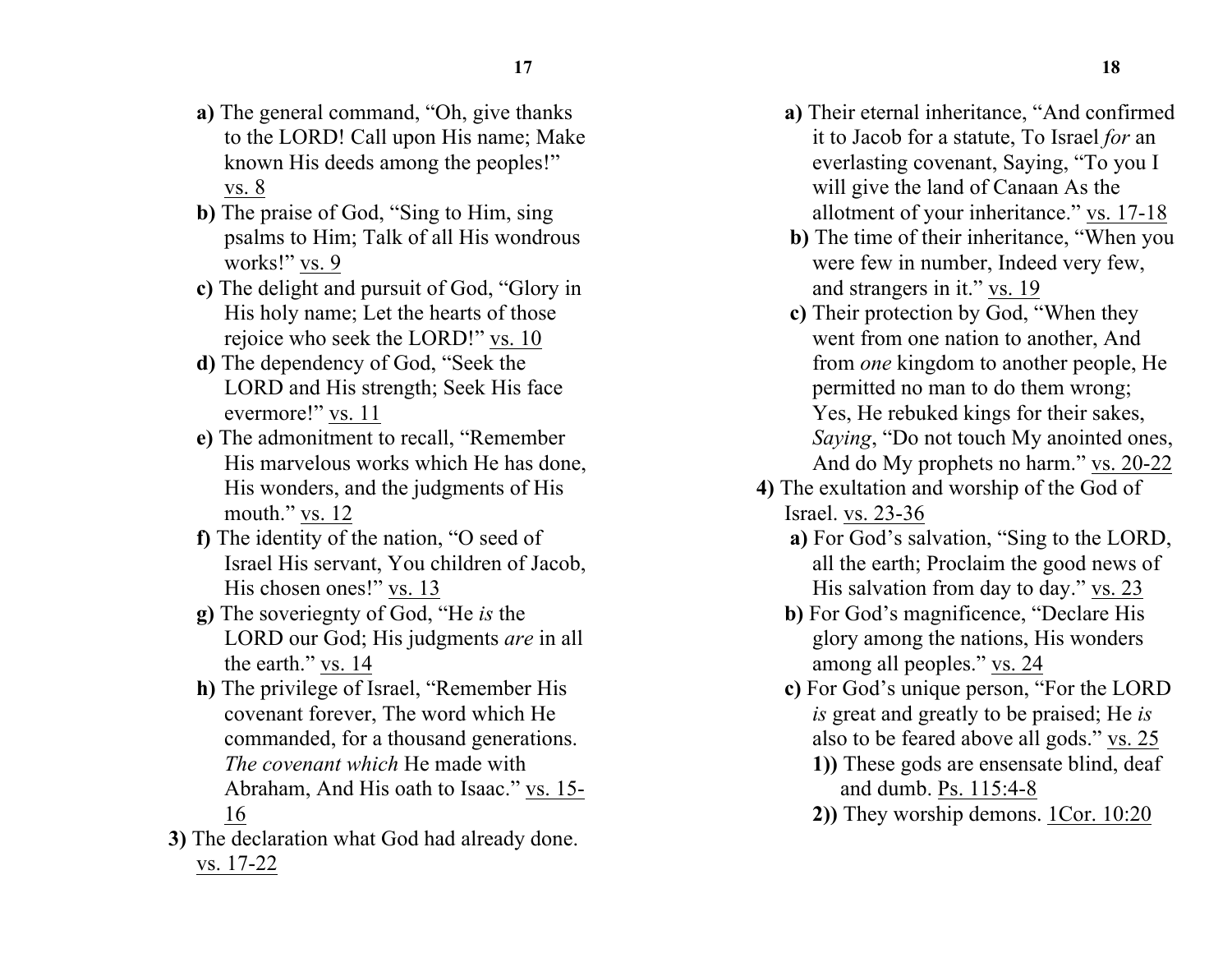- **d)** For God's Omnipotence, "For all the gods of the peoples *are* idols, But the LORD made the heavens." vs. 26
- **e)** For God's splendid self sufficiency, "Honor and majesty *are* before Him; Strength and gladness are in His place." vs. 27
- **f)** For being able to approach God, "Give to the LORD, O families of the peoples, Give to the LORD glory and strength. Give to the LORD the glory *due* His name; Bring an offering, and come before Him. Oh, worship the LORD in the beauty of holiness!" vs. 28-29
- **g)** For God's control of creation and will judge the world,"Tremble before Him, all the earth. The world also is firmly established, It shall not be moved. Let the heavens rejoice, and let the earth be glad; And let them say among the nations, "The LORD reigns. Let the sea roar, and all its fullness; Let the field rejoice, and all that *is* in it. Then the trees of the woods shall rejoice before the LORD, For He is coming to judge the earth." vs. 30-33

**\*** This is the Second Coming!

**h)** For God's kindness and deliverance, "Oh, give thanks to the LORD, for *He is* good! For His mercy *endures* forever. And say, "Save us, O God of our salvation; Gather

us together, and deliver us from the Gentiles, To give thanks to Your holy name, To triumph in Your praise." vs. 34-35

- **i)** The doxology, "Blessed *be* the LORD God of Israel From everlasting to everlasting! And all the people said, "Amen!" and praised the LORD." vs. 36 \*All the people confirm the thankful praise by the word Amen.
- **16:37-43** The service ministry to the ark at Jerusalem and Gibeon.
	- **1)** The commission of the men. vs. 37-40
		- **a)** For the service of the ark, "So he left Asaph and his brothers there before the ark of the covenant of the LORD to minister before the ark regularly, as every day's work required." vs. 37
		- **b)** For guarding the doors, "and Obed-Edom with his sixty-eight brethren, including Obed-Edom the son of Jeduthun, and Hosah, *to be* gatekeepers." vs. 38
		- **c)** For the interceding High Priests, "and Zadok the priest and his brethren the priests, before the tabernacle of the LORD at the high place that *was* at Gibeon." vs. 39
	- **2)** The various duties of the men. vs. 40-42
		- **a)** For the daily offerings, "to offer burnt offerings to the LORD on the altar of